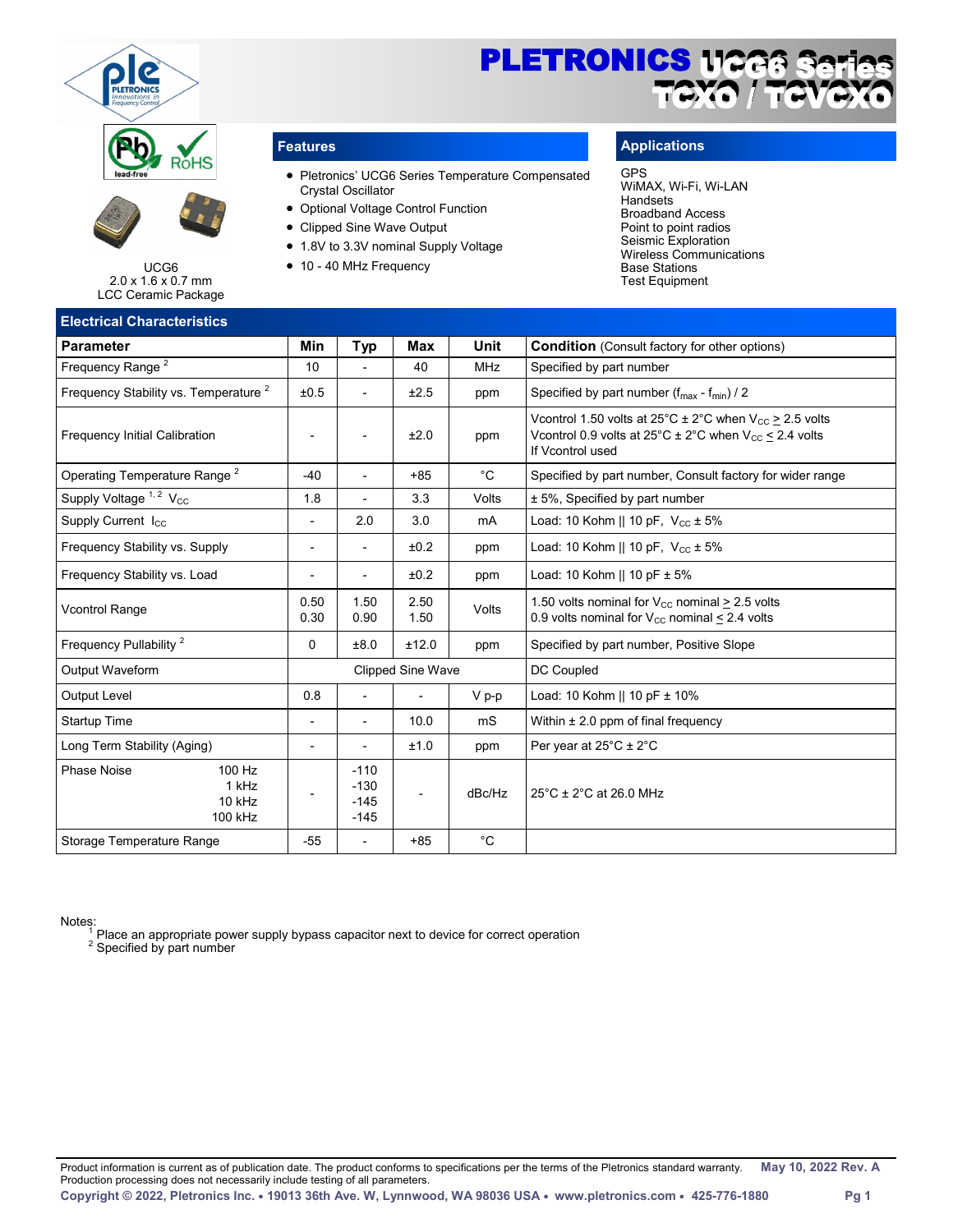

# PLETRONICS 1122 TCXO / TCVCXO

i.

# **Part Number**

| <b>Series</b>    |                                                                                                                                                                                       | V <sub>cc</sub> Supply Voltage <sup>1</sup>                                                                                                                                           |                                                                                                                                                                                                                                             | <b>Operating Temperature</b>                                                                                                                                                                                             | Stability <sup>1,2</sup>                                                                    | <b>Pullability</b>                             | <b>Frequency</b> |
|------------------|---------------------------------------------------------------------------------------------------------------------------------------------------------------------------------------|---------------------------------------------------------------------------------------------------------------------------------------------------------------------------------------|---------------------------------------------------------------------------------------------------------------------------------------------------------------------------------------------------------------------------------------------|--------------------------------------------------------------------------------------------------------------------------------------------------------------------------------------------------------------------------|---------------------------------------------------------------------------------------------|------------------------------------------------|------------------|
| <b>Model</b>     | Lowest                                                                                                                                                                                | <b>Highest</b>                                                                                                                                                                        | Lowest                                                                                                                                                                                                                                      | <b>Highest</b>                                                                                                                                                                                                           | (ppm)                                                                                       | (ppm)                                          | (MHz)            |
| UCG <sub>6</sub> | 031                                                                                                                                                                                   | 035                                                                                                                                                                                   | C                                                                                                                                                                                                                                           | G                                                                                                                                                                                                                        | 015                                                                                         | 008                                            | $-19.44M$        |
|                  | $031 = 3.1$ for 3.3 volts nominal<br>$029 = 2.9$ for 3.0 volts nominal<br>$027 = 2.7$ for 2.8 volts nominal<br>$024 = 2.4$ for 2.5 volts nominal<br>$017 = 1.7$ for 1.8 volts nominal | $035 = 3.5$ for 3.3 volts nominal<br>$031 = 3.1$ for 3.0 volts nominal<br>$029 = 2.9$ for 2.8 volts nominal<br>$026 = 2.6$ for 2.5 volts nominal<br>$019 = 1.9$ for 1.8 volts nominal | $A = +10^{\circ}C$<br>$B = +5^{\circ}C$<br>$C = +0^{\circ}C$<br>$D = -5^{\circ}C$<br>$E = -10^{\circ}C$<br>$F = -15^{\circ}C$<br>$G = -20^{\circ}C$<br>$H = -25^{\circ}C$<br>$J = -30^{\circ}C$<br>$K = -35^{\circ}C$<br>$L = -40^{\circ}C$ | $A = +40^{\circ}C$<br>$B = +45^{\circ}C$<br>$C = +50^{\circ}C$<br>$D = +55^{\circ}C$<br>$E = +60^{\circ}C$<br>$F = +65^{\circ}C$<br>$G = +70^{\circ}C$<br>$H = +75^{\circ}C$<br>$J = +80^{\circ}C$<br>$K = +85^{\circ}C$ | $005 = \pm 0.5$<br>$010 = \pm 1.0$<br>$015 = \pm 1.5$<br>$020 = \pm 2.0$<br>$025 = \pm 2.5$ | $000 = TCXO$<br>$005 = \pm 5$<br>$008 = \pm 8$ | $10 - 40$ MHz    |

 $1$  Contact Factory for non-standard specifications

<sup>2</sup> Not all stabilities are available with all operating temperature ranges. Contact Factory for exact combinations available.

| <b>Device Marking</b> |                 |                                                                                                                                  |
|-----------------------|-----------------|----------------------------------------------------------------------------------------------------------------------------------|
| Pff.f<br>YMxxx        | ff.f<br>YM<br>х | = Pletronics<br>= Frequency in MHz<br>= Date Code (Year Month) See below for YM codes<br>= All other markings are internal codes |

Note: Specifications such as frequency stability, supply voltage and operating temperature range, etc. are not identified from marking. External packaging labels and packing list will correctly identify the ordered Pletronics part number.

| Code |      |      |      |      |      | Code  |     |            |            |            |            |            |     |            |            |     |            |            |
|------|------|------|------|------|------|-------|-----|------------|------------|------------|------------|------------|-----|------------|------------|-----|------------|------------|
| Year | 2022 | 2023 | 2024 | 2025 | 2026 | Month | JAN | <b>FEB</b> | <b>MAR</b> | <b>APR</b> | <b>MAY</b> | <b>JUN</b> | JUL | <b>AUG</b> | <b>SEP</b> | ост | <b>NOV</b> | <b>DEC</b> |

#### **Package Labeling**

Tape and Reel available for quantities of 250 to 1000 per reel, cut tape for < 250. 8mm tape, 4mm pitch.

Font is Courier New Bar code is 39-Full ASCII

 $P/N$ : <u> III Martin Martin III </u> G6029031JK010000-26.0M 12345678  $D/C$   $\| \| \| \| \| \| \| \| \|$ 1000 9DW MSL: 1

P/N Label is 1" x 2.6" (25.4mm x 66.7mm)  $P/N$  Label is 1" x 2.6" (25.4mm x 66.7mm)  $P/N$  Label is 1" x 2.6" (25.4mm x 66.7mm)

**RoHS Compliant** 

2nd LvL Interconnect Category=e4 Max Safe Temp=260C for 10s 2X Max

#### **Pletronics Inc. certifies this device is in accordance with the RoHS 3 (2015/863) and WEEE 2 (2012/19/EU) directives.**

Pletronics Inc. guarantees the device does not contain the following: Cadmium, Hexavalent Chromium, Lead, Mercury, PBB's, PBDE's Weight of the Device: 0.01 grams Moisture Sensitivity Level: 1 As defined in J-STD-020D

Second Level Interconnect code: e4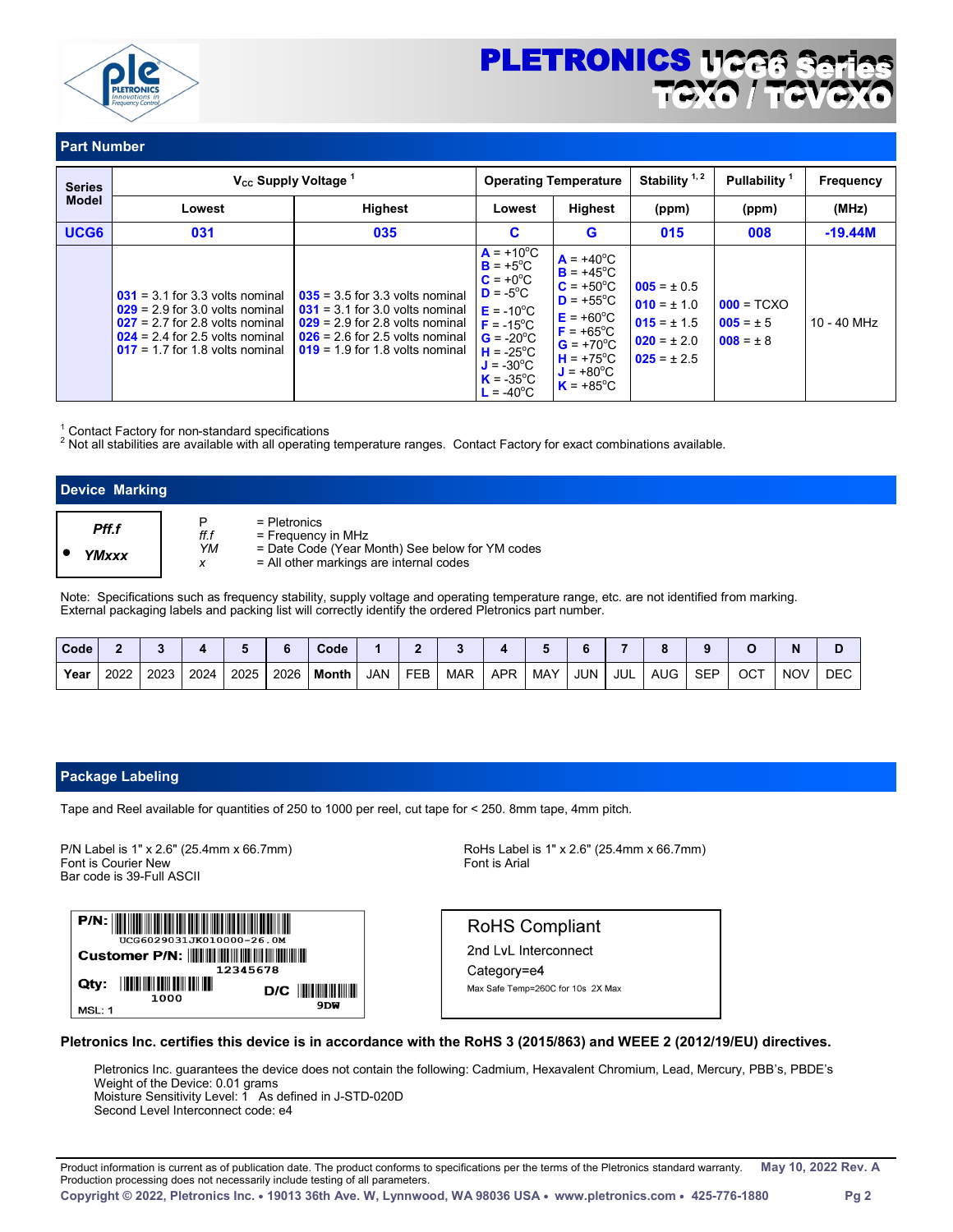

i.

#### **Mechanical Dimensions (mm)**



# **Termination Finish: Gold plating (0.3~1µm) over Nickel plating (1.27~8.87µm)**

For Optimum Jitter Performance, Pletronics recommends:

- A ground plane under the device
- Do not route large transient signals (both current and voltage) under the device
- Do not place near a large magnetic field such as a high frequency switching power supply
- Do not place near piezoelectric buzzers or mechanical fans

Product information is current as of publication date. The product conforms to specifications per the terms of the Pletronics standard warranty. **May 10, 2022 Rev. A**  Production processing does not necessarily include testing of all parameters.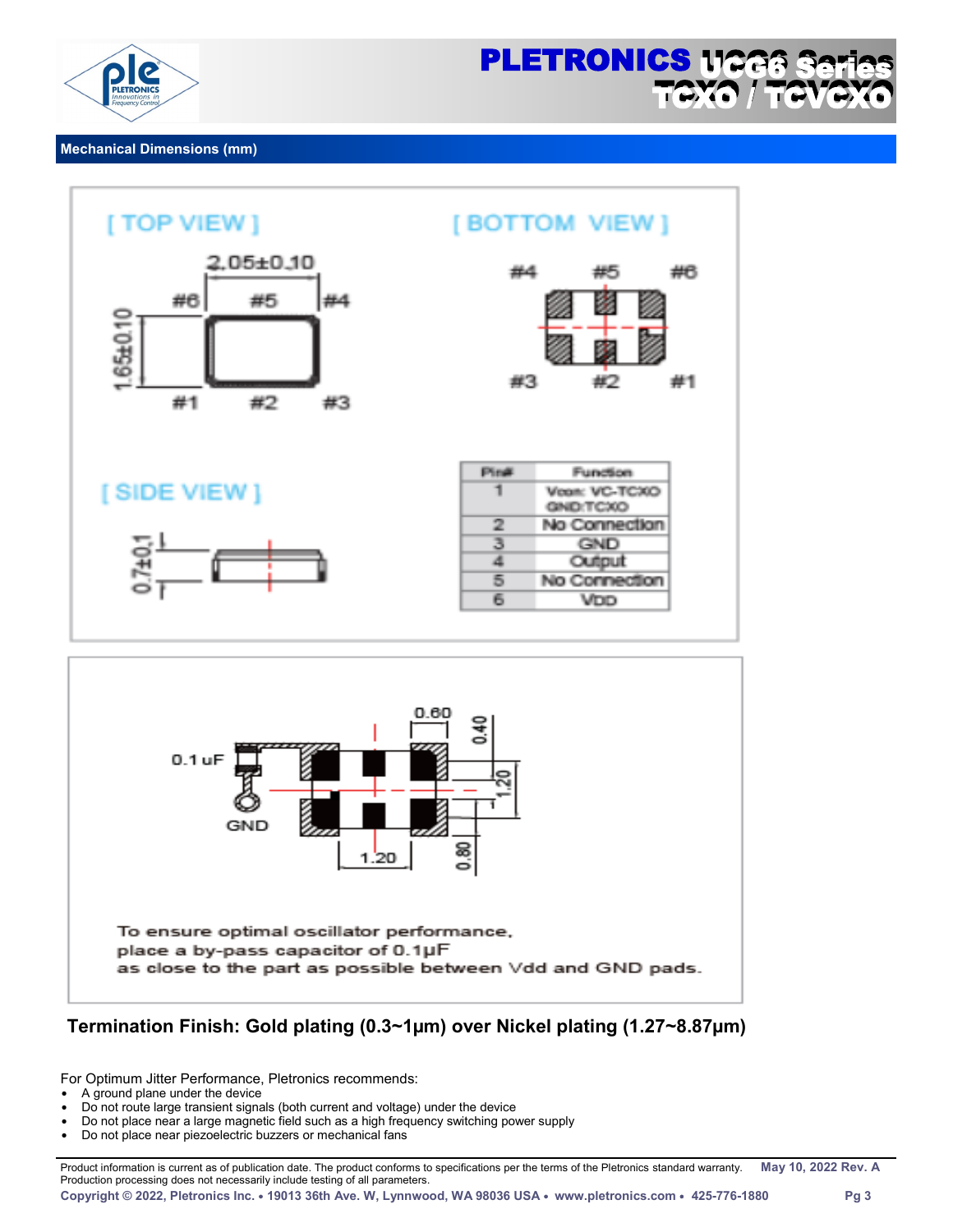



### **Electrical Test / Load Circuit**



#### **Environmental / ESD Ratings**

Reliability: Environmental Compliance **ESD Rating** 

| <b>Parameter</b>     | <b>Condition</b>                     |
|----------------------|--------------------------------------|
| Mechanical Shock     | JESD22-B104                          |
| Vibration            | JESD22-B103                          |
| Solderability        | IPC J-STD-002                        |
| <b>Thermal Shock</b> | MIL-STD-883 Method 1011, Condition A |

#### **Thermal Characteristics:**

The maximum die or junction temperature is 155°C The thermal resistance junction to board is 30 to 50°C/Watt depending on the solder pads, ground plane and construction of the PCB.

| <b>Model</b>                | Min. Voltage | <b>Condition</b> |
|-----------------------------|--------------|------------------|
| Human Body Model            | 2000V        | JESD22-A114      |
| <b>Charged Device Model</b> | 500V         | JESD 22-C101     |
| Machine Model               | 200V         | JESD22-A115      |

#### Absolute Maximum Ratings

| <b>Parameter</b>               | Unit                     |
|--------------------------------|--------------------------|
| V <sub>cc</sub> Supply Voltage | $-0.6V$ to $+4.6V$       |
| Vi<br>Input Voltage            | -0.6V to $V_{cc}$ + 0.6V |
| <b>Output Current</b><br>lo    | $-10mA$ to $+10mA$       |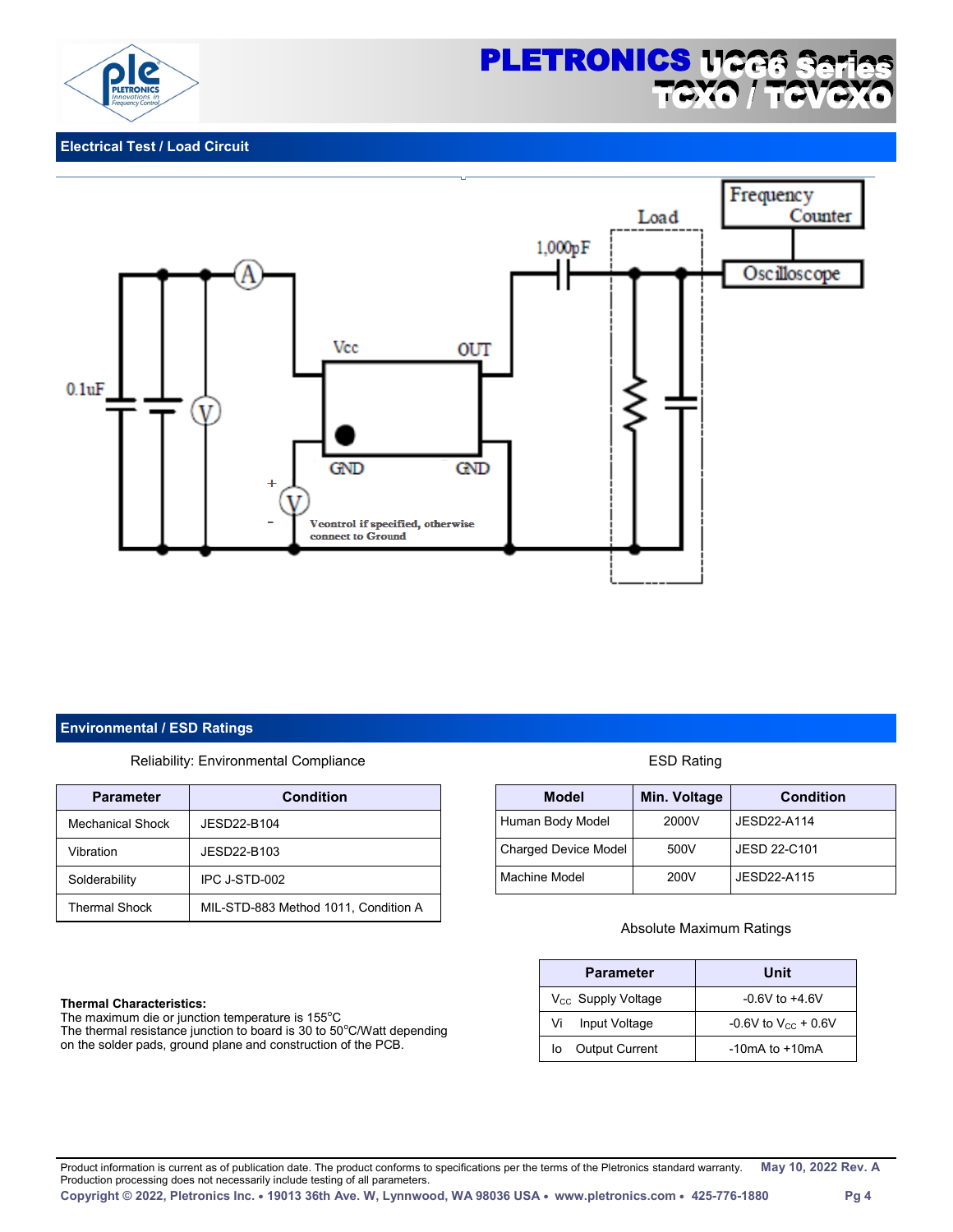

# **PLETRONICS 1122** TOXO i.

## **Reflow Cycle**



The part may be reflowed 2 times without degradation (typical for lead free processing).

### **Tape and Reel**



|   | Tape Constant Dimensions Table 1 |                  |           |      |      |                |                       |     |                       |  |  |  |
|---|----------------------------------|------------------|-----------|------|------|----------------|-----------------------|-----|-----------------------|--|--|--|
|   | Tape<br>Size                     | Do               | D1<br>min | E1   | Po   | P <sub>2</sub> | S <sub>1</sub><br>min | max | T <sub>1</sub><br>max |  |  |  |
| F | 8 <sub>mm</sub>                  |                  | 1.0       |      |      | 2.0            |                       |     |                       |  |  |  |
|   | 12mm                             | 1.5              | 1.5       | 1.75 | 4.0  | ±0.05          | 0.6                   | 0.6 | 0.1                   |  |  |  |
|   | 16 <sub>mm</sub>                 | $+0.1$<br>$-0.0$ | 1.5       | ±0.1 | ±0.1 | 2.0            |                       |     |                       |  |  |  |
|   | 24mm                             |                  | 1.5       |      |      | ±0.1           |                       |     |                       |  |  |  |

| Tape Variable Dimensions Table 2 |                  |                       |                |                      |                       |          |                |  |  |
|----------------------------------|------------------|-----------------------|----------------|----------------------|-----------------------|----------|----------------|--|--|
| Tape<br>Size                     | <b>B1</b><br>max | E <sub>2</sub><br>min |                | P <sub>1</sub>       | T <sub>2</sub><br>max | W<br>max | Ao, Bo &<br>Ko |  |  |
| 8 <sub>mm</sub>                  | 4.2              | 6.25                  | $3.5 \pm 0.05$ | $4.0 + 0.1$          | 2.0                   | 8.3      | Note 1         |  |  |
|                                  |                  |                       |                | Drawing Not to scale |                       |          |                |  |  |

Note 1: Embossed cavity to conform to EIA– 481-B



| Reel Dimensions (may vary)<br>Table 3 |        |       |        |       |        |                |  |  |  |  |
|---------------------------------------|--------|-------|--------|-------|--------|----------------|--|--|--|--|
|                                       |        | Α     | в      | C     |        |                |  |  |  |  |
| Reel<br>Size                          | Inches | mm    | Inches | mm    | mm     | mm             |  |  |  |  |
| 7                                     | 7.0    | 177.8 | 2.50   | 63.5  | 13.0   | Tape size +0.4 |  |  |  |  |
| 10                                    | 10.0   | 254.0 | 4.00   | 101.6 | $+0.5$ | $+2.0$         |  |  |  |  |
| 13                                    | 13.0   | 330.2 | 3.75   | 95.3  | $-0.2$ | $-0.0$         |  |  |  |  |

Product information is current as of publication date. The product conforms to specifications per the terms of the Pletronics standard warranty. **May 10, 2022 Rev. A**  Production processing does not necessarily include testing of all parameters. **Copyright © 2022, Pletronics Inc. 19013 36th Ave. W, Lynnwood, WA 98036 USA www.pletronics.com 425-776-1880 Pg 5**